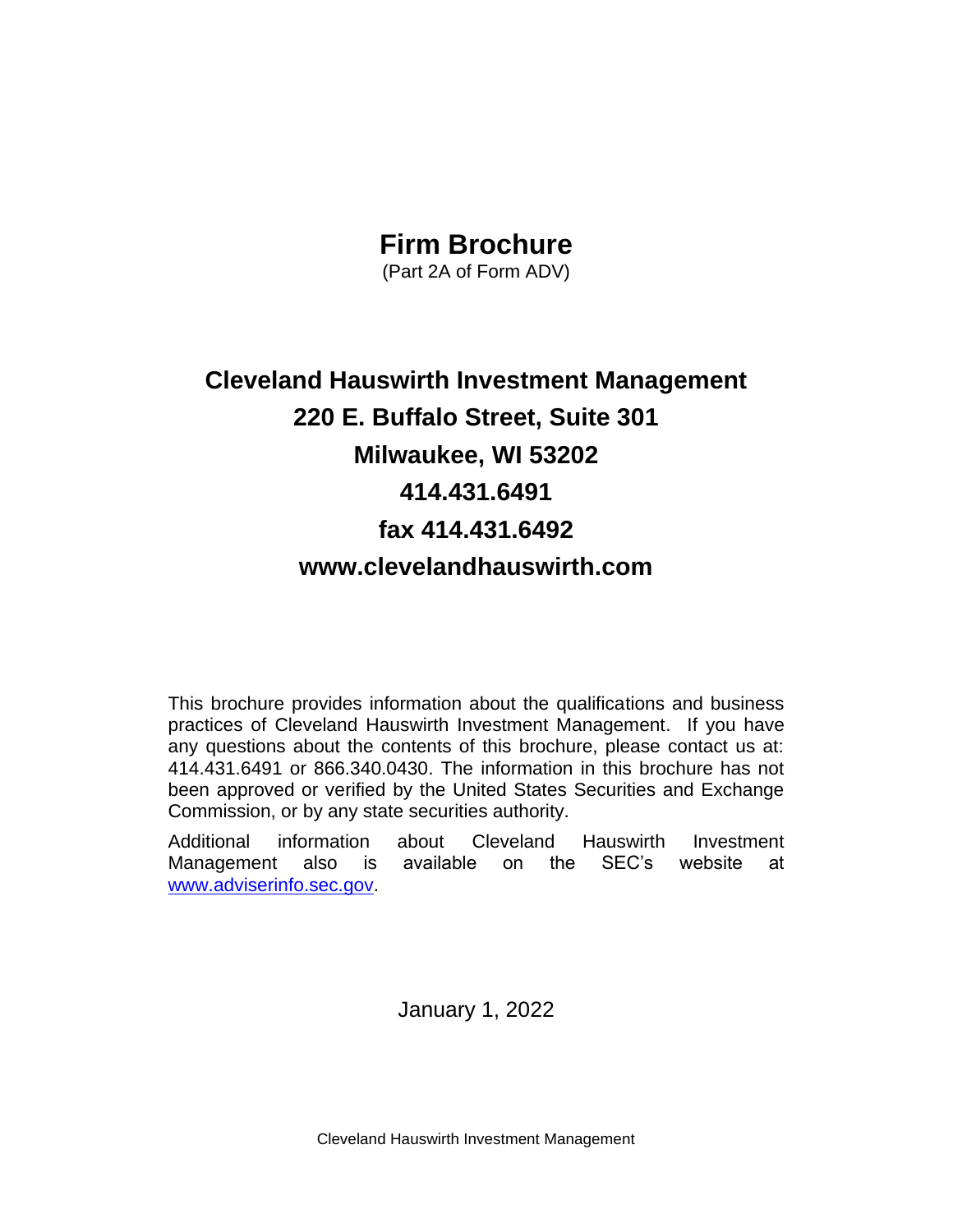# <span id="page-1-1"></span><span id="page-1-0"></span>**Material Changes**

# **Annual Update**

The Material Changes section of this brochure will be updated annually when material changes occur since the previous release of the Firm Brochure.

### <span id="page-1-2"></span>**Material Changes since the Last Update**

There were no material changes that took place.

# <span id="page-1-3"></span>**Full Brochure Available**

Whenever you would like to receive a complete copy of our Firm Brochure, please contact us by telephone at 414.431.6491 or 866.340.0430.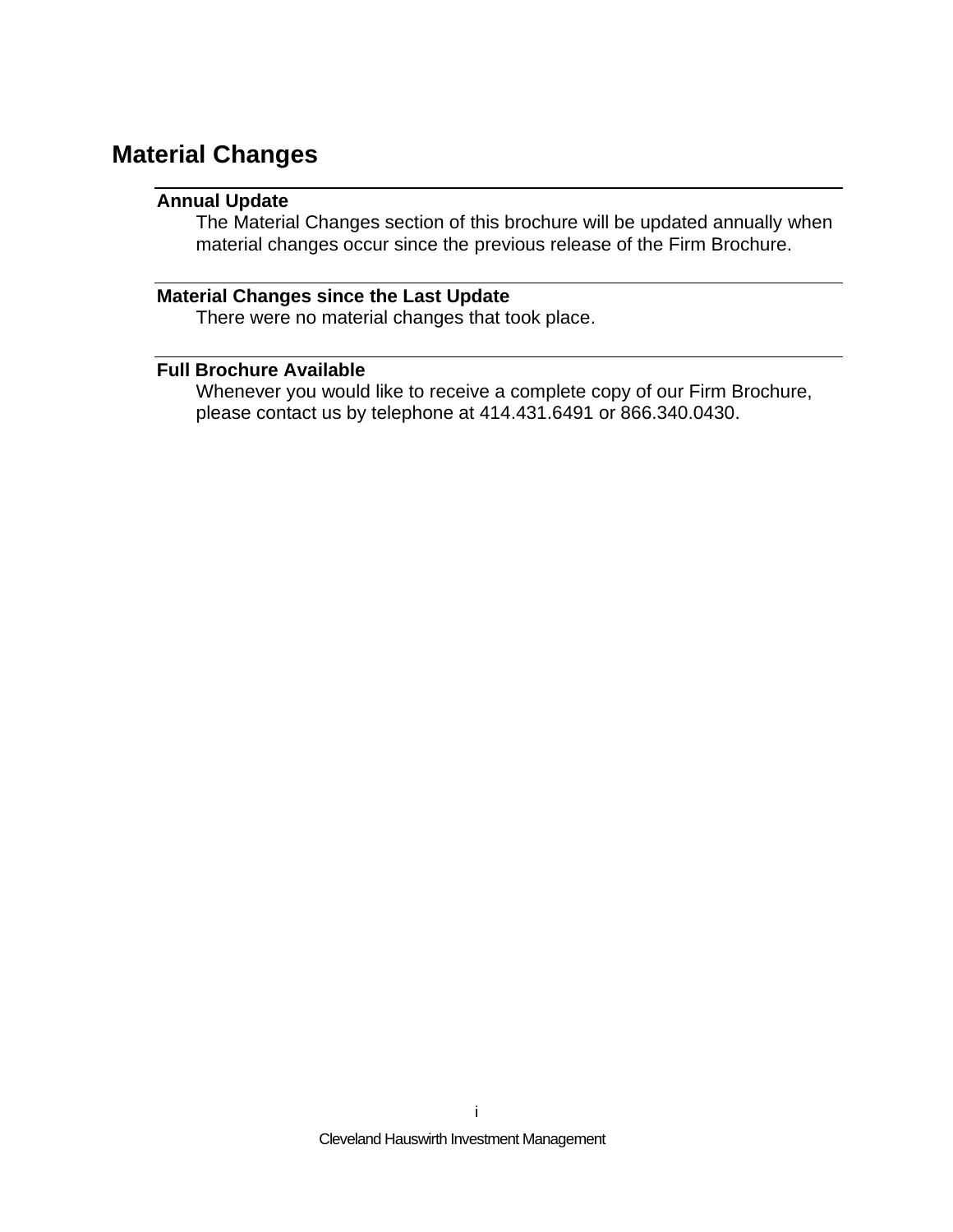# **Table of Contents**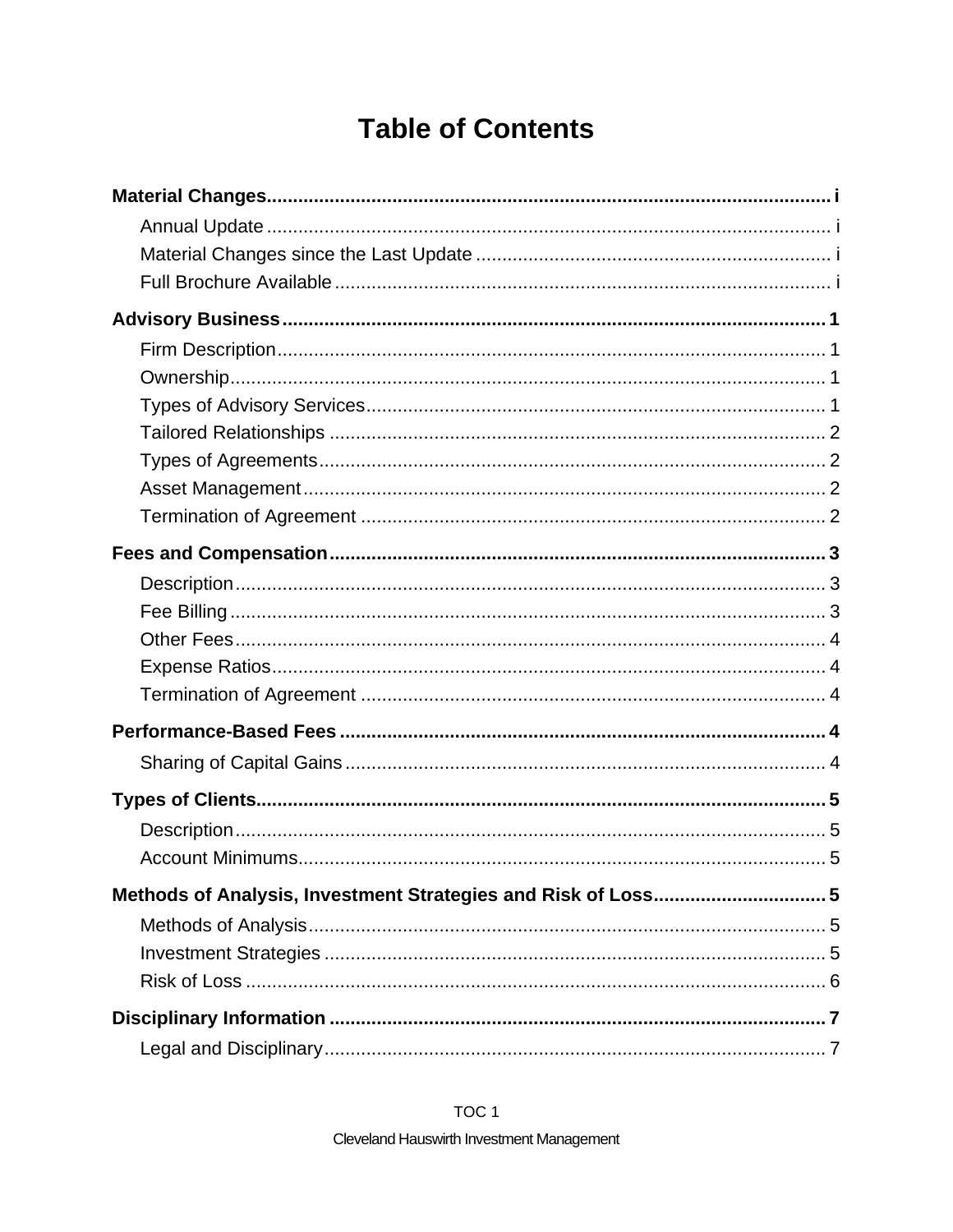| Code of Ethics, Participation or Interest in Client Transactions and Personal |  |
|-------------------------------------------------------------------------------|--|
|                                                                               |  |
|                                                                               |  |
|                                                                               |  |
|                                                                               |  |
|                                                                               |  |
|                                                                               |  |
|                                                                               |  |
|                                                                               |  |
|                                                                               |  |
|                                                                               |  |
|                                                                               |  |
|                                                                               |  |
|                                                                               |  |
|                                                                               |  |
|                                                                               |  |
|                                                                               |  |
|                                                                               |  |
|                                                                               |  |
|                                                                               |  |
|                                                                               |  |
|                                                                               |  |
|                                                                               |  |
|                                                                               |  |
|                                                                               |  |
|                                                                               |  |
|                                                                               |  |
|                                                                               |  |

TOC<sub>2</sub>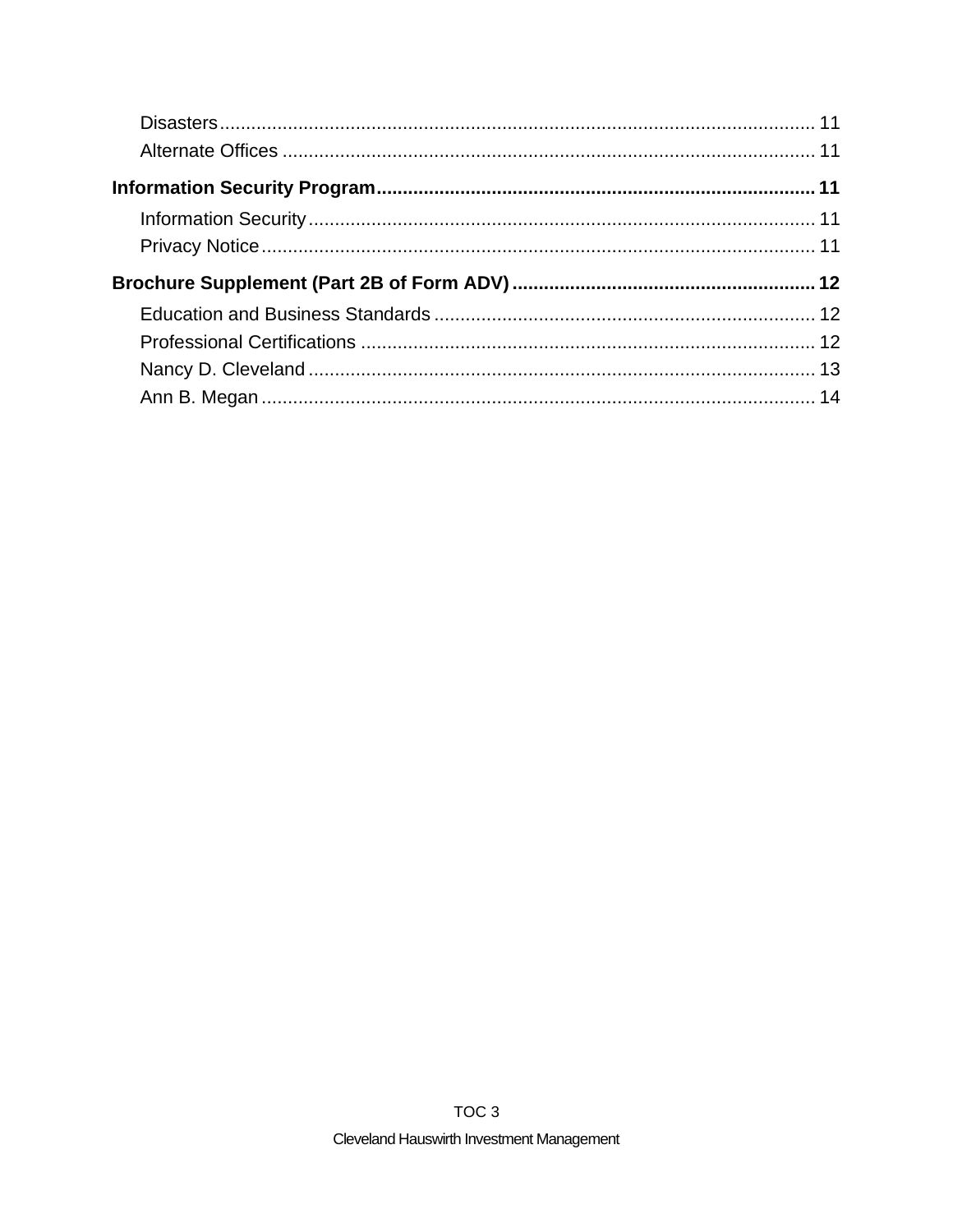# <span id="page-5-1"></span><span id="page-5-0"></span>**Advisory Business**

## **Firm Description**

Cleveland Hauswirth Investment Management, Inc., a wholly owned subsidiary of Blossom Financial Services, Inc., is a SEC Registered Investment Adviser (RIA). Cleveland Hauswirth was founded in 1995 under the original name of Maier Hauswirth Investment Advisors, LLC. We specialize in providing personalized, investment advisory services to retirement plans including 401(k) plans, profit sharing plans and defined benefit plans. We also provide advisory services to individuals with portfolios of mutual funds, stocks and bonds. An asset-based fee is charged for services. We do not sell investment products for commission.

As of 12-31-2021, Cleveland Hauswirth Investment Management, Inc. manages approximately \$204,415,104 in assets for 70 clients.

### <span id="page-5-2"></span>**Ownership**

The assets of Cleveland Hauswirth Investment Management, Inc. are owned by Blossom Financial Services, Inc.

### <span id="page-5-3"></span>**Types of Advisory Services**

Cleveland Hauswirth Investment Management, Inc. provides investment supervisory services, also known as asset management services, and furnishes investment advice through consultations to two main types of clients.

If a client is an individual, Cleveland Hauswirth provides the following advisory services: analysis of overall financial situation, identify the purpose of the assets to be put under our management, create a written investment plan for the assets, execute the plan on a discretionary basis using a blend of mutual fund strategies, review portfolio progress and create quarterly reports, conduct an annual in-depth review of progress and objectives.

If a client is a retirement plan, Cleveland Hauswirth, acting as a Fiduciary to the plan, will: provide a written Investment Policy Statement, develop a lineup of Investment Choices across a range of investment categories, supervise the investment of plan assets on a discretionary basis (including selection, monitoring, removal and replacement of Investment Choices), design risk based asset allocation models for use by plan participants, offer one-on-one advisory sessions with plan participants. We will also provide education and group enrollment services which by their nature are not fiduciary services, coordinate with the plan's third party administrator and record keeper, and other services as agreed upon.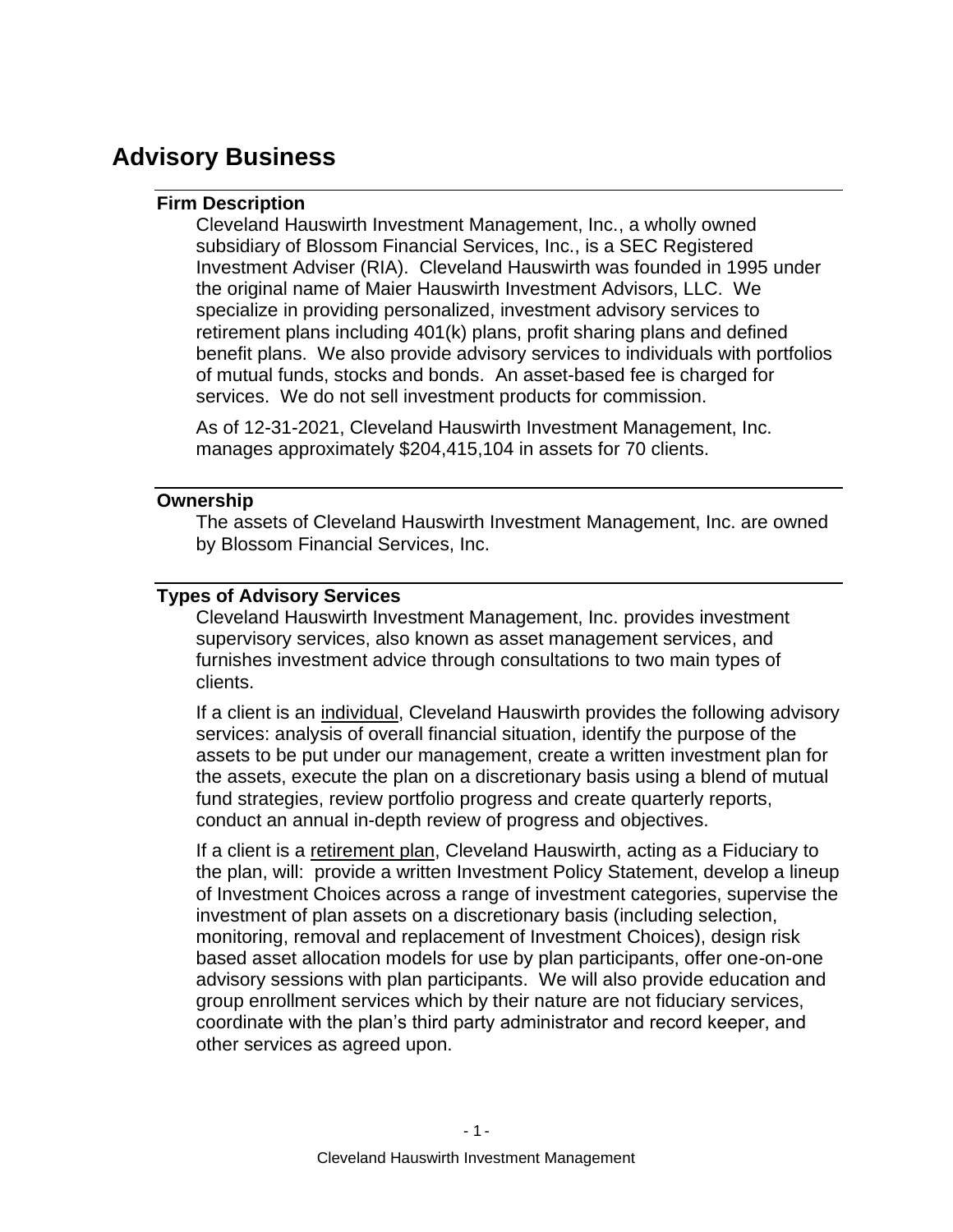#### <span id="page-6-0"></span>**Tailored Relationships**

We tailor our advisory services to the needs of our clients, whether they are individuals or retirement plans. Investment plan documents are created to reflect the stated goals and objectives of each individual client. We work with retirement plans to identify any unique investment needs as well as the type and frequency of contact that works best for their employees.

Clients may impose restrictions on investing in certain securities or types of securities.

## <span id="page-6-1"></span>**Types of Agreements**

Our advisory services are delivered from the Registered Investment Advisor platform. We perform many tasks on a discretionary basis and as a fiduciary, acting in the best interest of our clients.

Individual clients enter into a discretionary relationship where Cleveland Hauswirth takes full responsibility to execute a pre-determined client objective. The Investment Management Agreement describes Cleveland Hauswirth services, investment restrictions if any, the fee to be charged and method of fee payment chosen.

A retirement plan Investment Management Agreement acknowledges Cleveland Hauswirth as a Fiduciary of the plan under Sections 3(21) and 3(38) of the Employee Retirement Income Security Act (ERISA). This means we take on the role and duties of a plan's Investment Fiduciary. It also outlines services and responsibilities to the plan sponsor and the plan, describes the fee to be charged and the method of fee payment chosen.

Agreements may not be assigned to another entity without your consent.

#### <span id="page-6-2"></span>**Asset Management**

Assets are invested primarily in no-load mutual funds. Multiple mutual fund strategies are combined in a portfolio to follow an individual client's investment objective. Retirement plans use multiple mutual fund strategies, stable value funds and money market funds.

Other investment tools we may use or offer advice on include: exchange traded funds, equity securities (stocks), corporate debt securities (bonds), certificates of deposit, municipal securities, U.S. government securities.

#### <span id="page-6-3"></span>**Termination of Agreement**

A client may terminate the Investment Management Agreement at any time by notifying us in writing. The termination will become effective 10 business days from the receipt of notice from an individual client and 30 calendar days from a retirement plan client.

Cleveland Hauswirth may terminate the Investment Management Agreement at any time by written notification.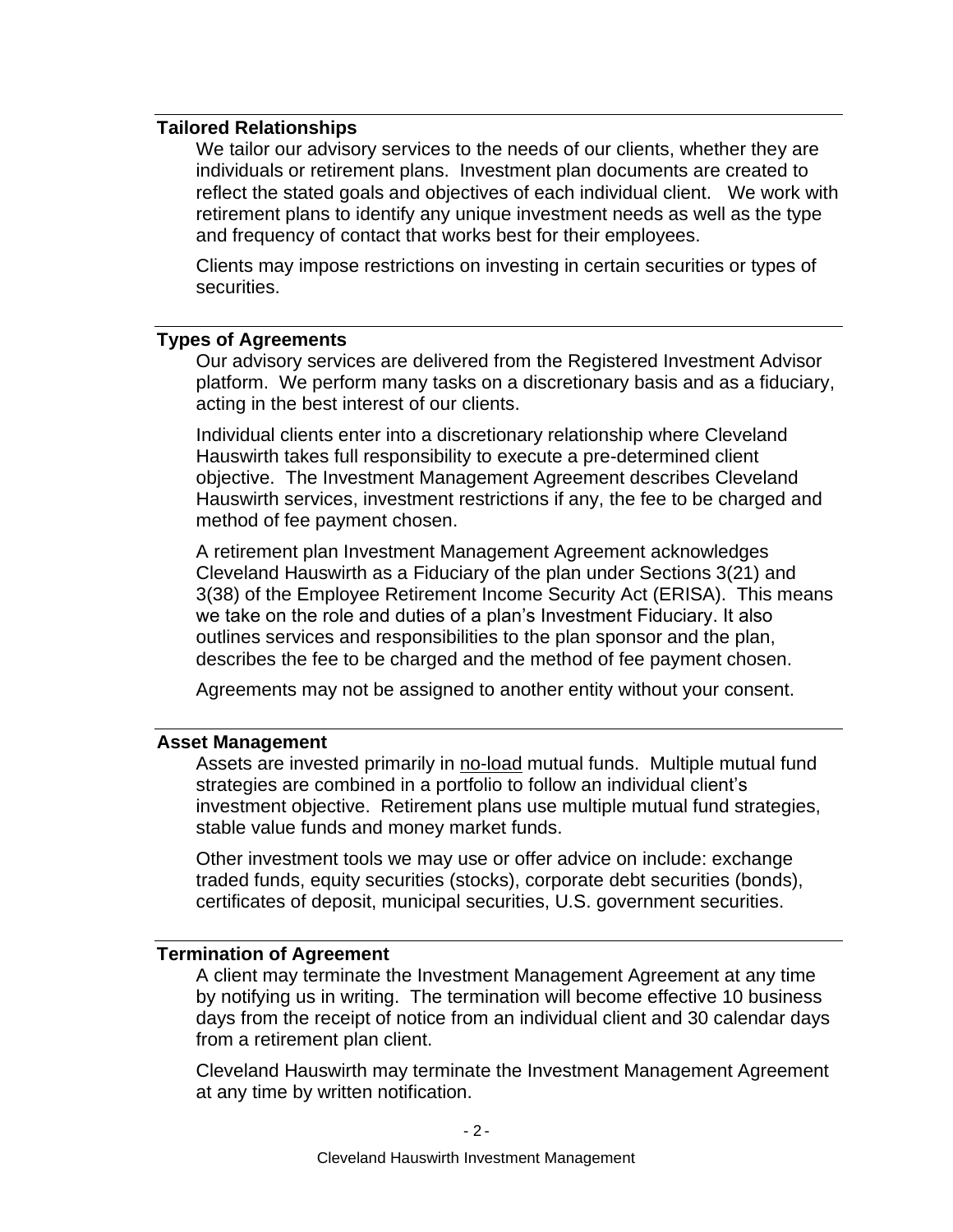See Termination of Agreement in the Fees and Compensation section.

# <span id="page-7-1"></span><span id="page-7-0"></span>**Fees and Compensation**

### **Description**

Cleveland Hauswirth bases its fees on a percentage of assets under management. We use no-load mutual funds and other securities we can buy that do not have commission payments attached.

We may from time to time provide consulting services to clients and charge \$200 to \$250 per hour, with clerical support billed at \$50 per hour. Services may also be provided on a negotiated, fixed fee basis.

Fees are negotiable.

### **Annual Fee Schedule – Individual Clients**

\$500,000 to \$1,000,000 1.00% \$1,000,001 to \$2,500,000 0.80% \$2,500,001 and over 0.60%

Assets **Fee as a Percentage of Assets** 

## **Annual Fee Schedule – 401(k) or Other Qualified Plan**

#### Assets **Fee as a Percentage of Assets**

\$0 to \$1,000,000 0.75% \$1,000,001 to \$2,500,000 0.65% \$2,500,001 to \$5,000,000 0.55% \$5,000,001 and over 0.45% or negotiated rate

Minimum Annual Fee - \$2,500

### <span id="page-7-2"></span>**Fee Billing**

Investment management fees are billed quarterly in advance, meaning that we invoice you at the beginning of the three-month billing period. Fees for the quarter are based on the value of the individual account or qualified plan on the last day of the previous calendar quarter. Payment in full is expected upon invoice presentation. The invoice will show the amount of the fee and the value of the assets on which the fee was calculated. Fees may be billed to you directly or may be deducted from a designated investment account or retirement plan assets.

You must consent in advance to direct debiting of your investment account by initialing your billing preference in the Investment Management Agreement.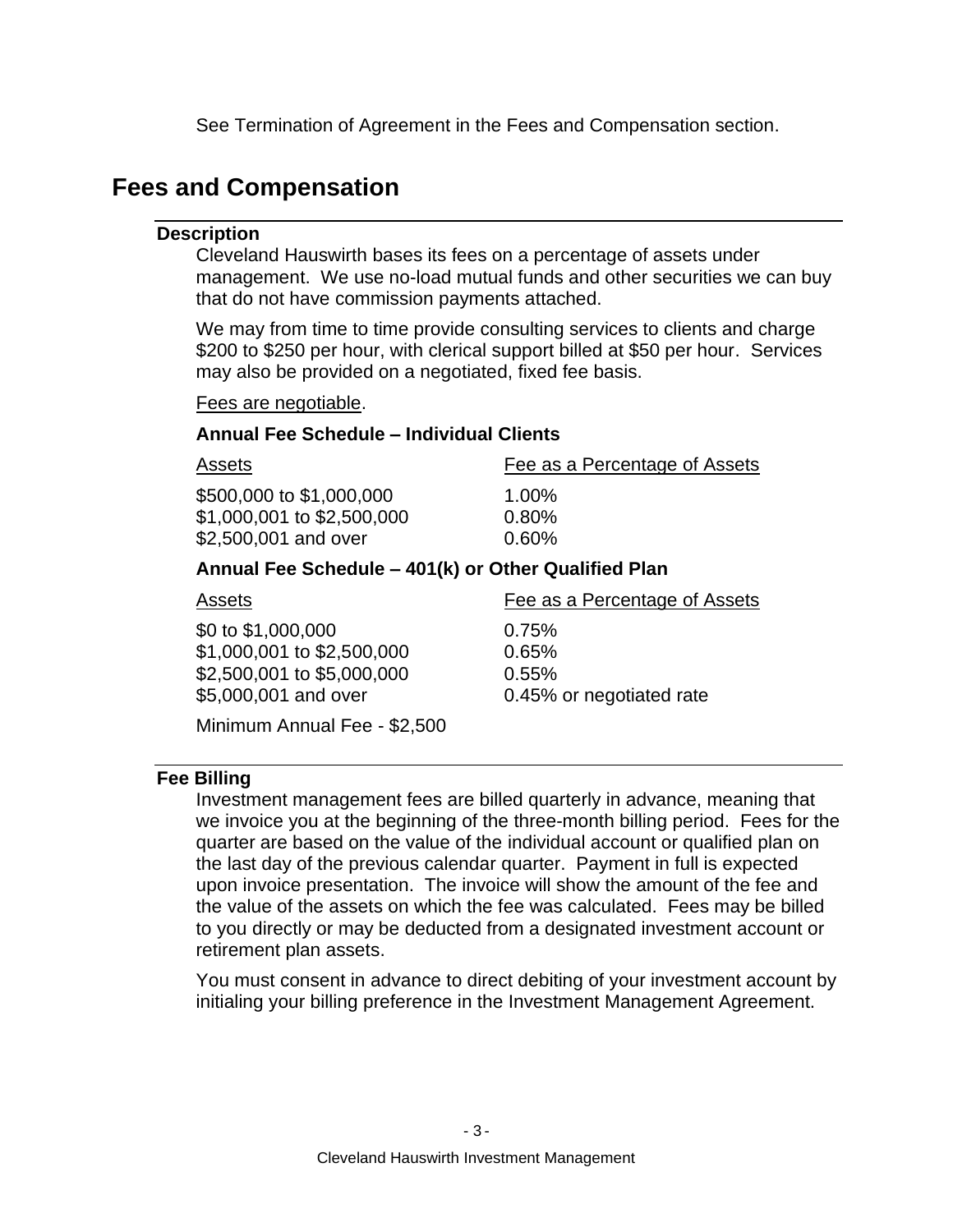### <span id="page-8-0"></span>**Other Fees**

For individual accounts, custodians may charge transaction fees on purchases or sales of securities and certain mutual funds. These transaction charges are usually small and incidental to the purchase or sale of a security. Any such transaction fee is retained by the custodian.

An Individual Retirement Account (IRA) may be charged a small, annual custodian fee. This may be paid directly or more typically is taken from the account. Most major custodians no longer charge this fee.

Retirement plans must employ the services of a third party administrator and record keeper, and a custodian for the assets. They may also wish to hire a corporate trustee. You will pay fees to each of these service providers, either directly or from the plan assets.

#### <span id="page-8-1"></span>**Expense Ratios**

Mutual funds generally charge a management fee for their services as investment managers. The management fee is called an expense ratio. For example, an expense ratio of 0.50 means that the mutual fund company charges 0.5% for their services. These fees are in addition to the fees paid by you to Cleveland Hauswirth.

Performance figures quoted by mutual fund companies are after their fees have been deducted.

#### <span id="page-8-2"></span>**Termination of Agreement**

Cleveland Hauswirth will calculate (prorate) fees on a daily basis for any partial quarter that the Investment Management Agreement is in effect. This applies to the starting date of service as well as to a termination date. After a termination, any unused portion of fees collected in advance will be refunded. The termination date used for an individual is 10 business days after written notice is received and 30 calendar days after written notice is received for retirement plans.

# <span id="page-8-4"></span><span id="page-8-3"></span>**Performance-Based Fees**

#### **Sharing of Capital Gains**

Fees are not based on a share of the capital gains or capital appreciation of managed securities.

Cleveland Hauswirth does not use a performance-based fee structure because of the potential conflict of interest. Performance-based compensation may create an incentive for the adviser to recommend an investment that may carry a higher degree of risk to the client.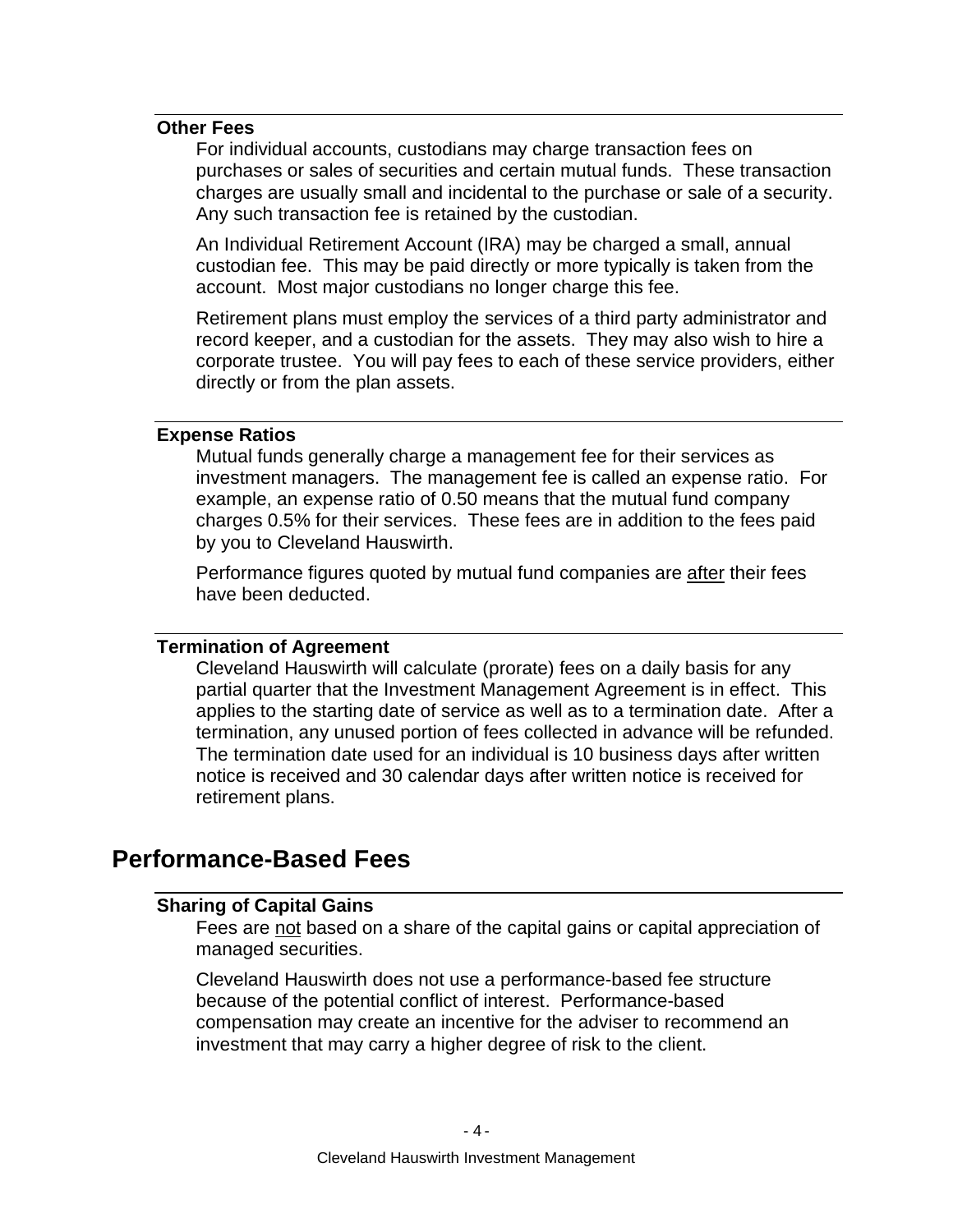# <span id="page-9-1"></span><span id="page-9-0"></span>**Types of Clients**

## **Description**

Cleveland Hauswirth generally provides investment management services and advice to individuals, 401(k) plans, pension and profit sharing plans, trusts, estates, or charitable organizations, corporations or business entities.

Each individual client's needs are identified and addressed.

### <span id="page-9-2"></span>**Account Minimums**

Cleveland Hauswirth has a minimum account size of \$500,000 for individual clients and \$2,000,000 for retirement plan accounts for consideration for management services.

We have the discretion to waive the account minimum. Other exceptions will apply to our employees and their relatives, or relatives of existing clients.

# <span id="page-9-4"></span><span id="page-9-3"></span>**Methods of Analysis, Investment Strategies and Risk of Loss**

### **Methods of Analysis**

Security analysis methods include fundamental analysis and technical analysis.

Sources of information that we use include purchased databases providing quantitative data, qualitative analyst reports and proprietary scoring tools.

Other sources of information include financial newspapers and periodicals, research materials prepared by others, corporate rating services, annual reports, prospectuses, filings with the Securities and Exchange Commission, and company press releases.

#### <span id="page-9-5"></span>**Investment Strategies**

Our investment strategy used for individual client accounts is the practice of asset allocation using multiple mutual funds of various investment specialties combined to create a portfolio. We may use a combination of actively managed mutual funds and passively managed funds (index funds). Portfolios are diversified to control the risk associated with traditional markets.

The investment strategy for a specific client is based upon the objectives stated by the client during consultations. The client may change these objectives at any time. We execute an Investment Policy Statement or "Investment Plan" for each client that documents their objectives and their desired investment strategy.

Strategies used to implement any investment advice given to clients will include long-term purchases (securities held at least a year) and short-term purchases (securities sold within a year).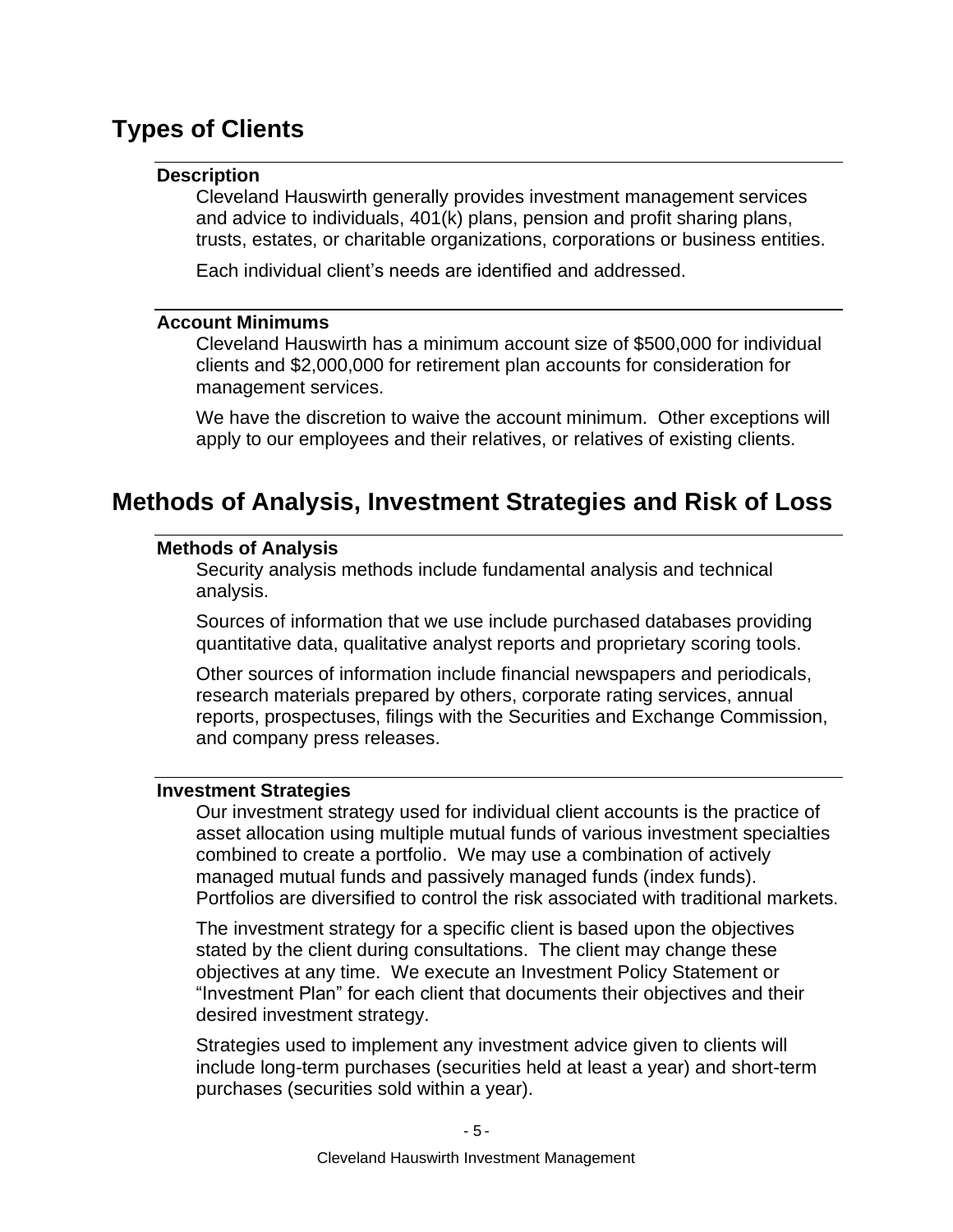Retirement plans use multiple mutual fund strategies, stable value funds and money market funds. We provide face-to-face advice to plan participants and help them combine the mutual funds into a portfolio that meets their individual needs.

## <span id="page-10-0"></span>**Risk of Loss**

All investment programs have certain risks that are borne by the investor. Our investment approach constantly keeps the risk of loss in mind. Investors face the following investment risks:

- Interest-rate Risk: Fluctuations in interest rates may cause investment prices to fluctuate. For example, when interest rates rise, yields on existing bonds become less attractive, causing their market values to decline.
- Market Risk: The price of a security, bond, or mutual fund may drop in reaction to tangible and intangible events and conditions. This type of risk is caused by external factors independent of a security's particular underlying circumstances. For example, political, economic and social conditions may trigger market events.
- Inflation Risk: When any type of inflation is present, a dollar today will not buy as much as a dollar next year, because purchasing power is eroding at the rate of inflation.
- Currency Risk: Overseas investments are subject to fluctuations in the value of the dollar against the currency of the investment's originating country. This is also referred to as exchange rate risk.
- Reinvestment Risk: This is the risk that future proceeds from investments may have to be reinvested at a potentially lower rate of return (i.e. interest rate). This primarily relates to fixed income securities.
- Business Risk: These risks are associated with a particular industry or a particular company within an industry. For example, oil-drilling companies depend on finding oil and then refining it, a lengthy process, before they can generate a profit. They carry a higher risk of profitability than an electric company, which generates its income from a steady stream of customers who buy electricity no matter what the economic environment is like.
- Liquidity Risk: Liquidity is the ability to readily convert an investment into cash. Generally, assets are more liquid if many traders are interested in a standardized product. For example, Treasury Bills are highly liquid, while real estate properties are not.
- Financial Risk: Excessive borrowing to finance a business' operations increases the risk of profitability, because the company must meet the terms of its obligations in good times and bad. During periods of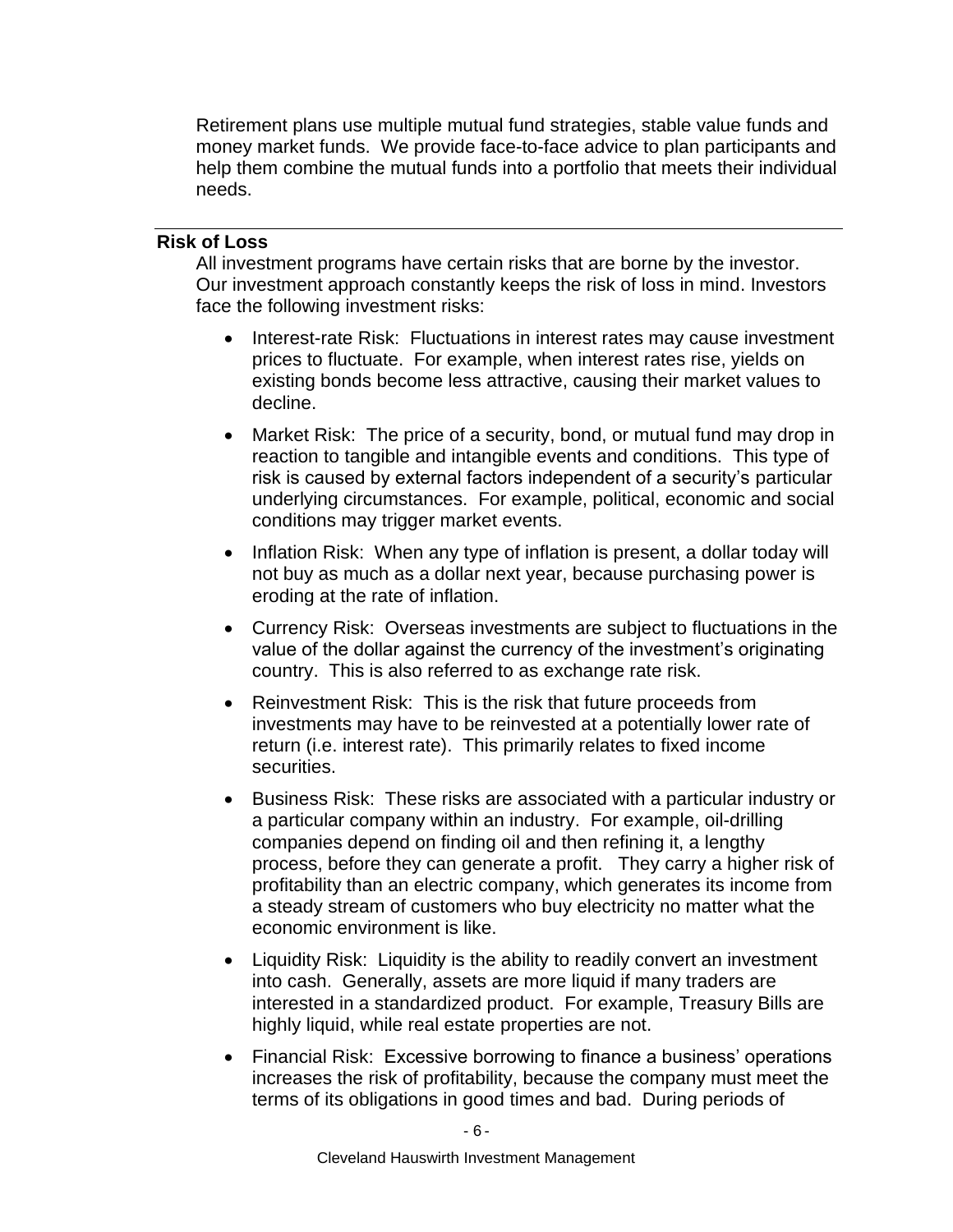financial stress, the inability to meet loan obligations may result in bankruptcy and/or a declining market value.

# <span id="page-11-1"></span><span id="page-11-0"></span>**Disciplinary Information**

#### **Legal and Disciplinary**

The firm and its employees have not been involved in legal or disciplinary events related to past or present investment clients.

# <span id="page-11-3"></span><span id="page-11-2"></span>**Other Financial Industry Activities and Affiliations**

#### **Financial Industry Activities**

Historically, Cleveland Hauswirth was dually registered as a securities brokerdealer. This is no longer the case as the broker-dealer registration was withdrawn in 2017.

#### <span id="page-11-4"></span>**Affiliations**

Cleveland Hauswirth is a wholly owned subsidiary of Blossom Financial Services, Inc. We continue to have the same level of independence in evaluating investment tools and service providers.

# <span id="page-11-6"></span><span id="page-11-5"></span>**Code of Ethics, Participation or Interest in Client Transactions and Personal Trading**

### **Code of Ethics**

The employees of Cleveland Hauswirth have committed to a Code of Ethics.

#### <span id="page-11-7"></span>**Participation or Interest in Client Transactions**

Cleveland Hauswirth and its employees may buy or sell securities that are also held by clients. Employees may not trade their own securities ahead of client trades.

#### <span id="page-11-8"></span>**Personal Trading**

The Chief Compliance Officer of Cleveland Hauswirth is Nan Cleveland. She reviews all employee trades each quarter. The trading reviews ensure that the personal trading of employees does not affect the markets, and that clients of the firm receive preferential treatment. Since most employee trades are small mutual fund trades, the trades do not affect the securities markets.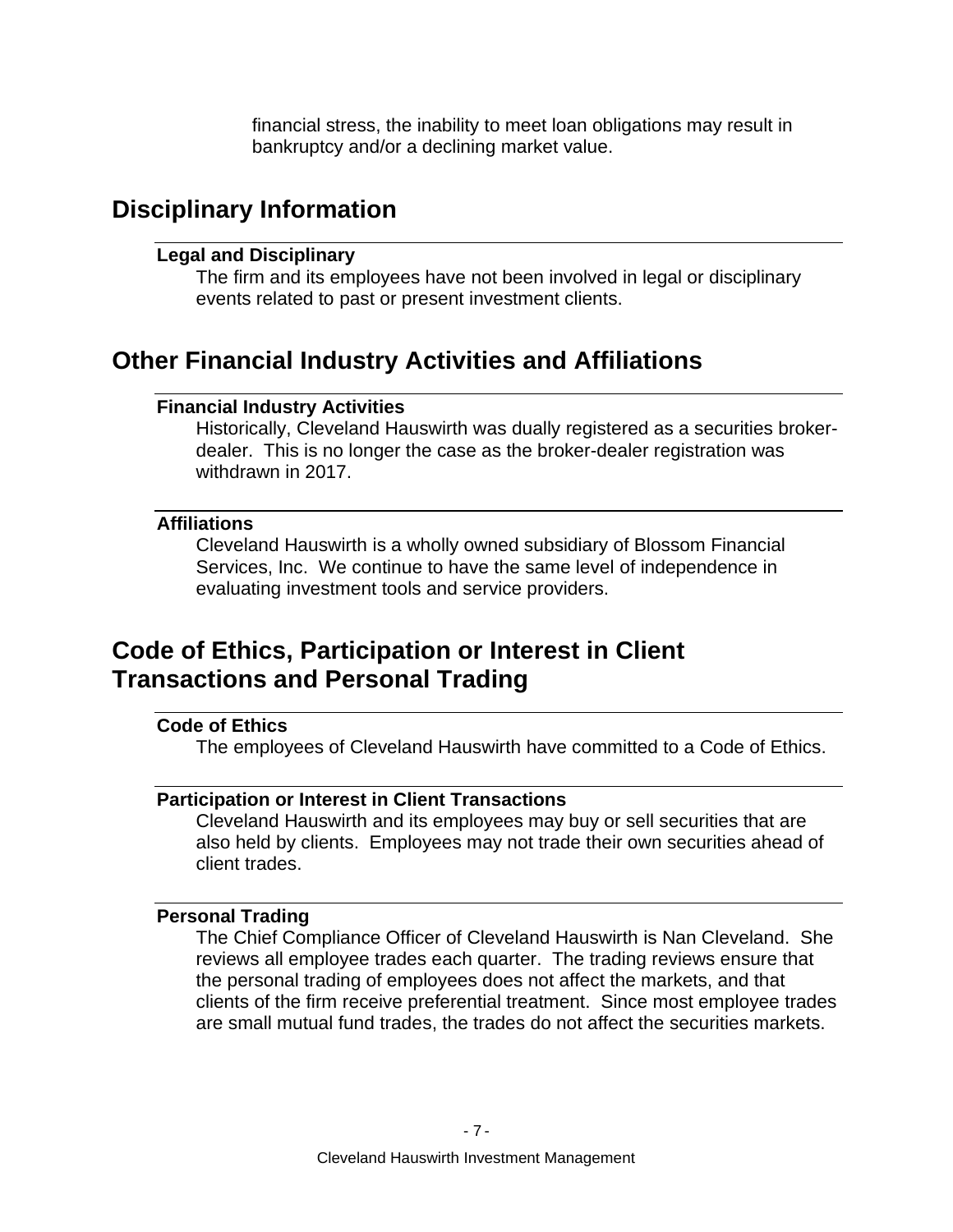# <span id="page-12-1"></span><span id="page-12-0"></span>**Brokerage Practices**

### **Selecting Brokerage Firms**

Cleveland Hauswirth does not have any affiliation with product sales firms. Specific custodian recommendations are made to clients based on their need for such services. We recommend custodians based on the proven integrity and financial responsibility of the firm and the best execution of orders at reasonable transaction rates.

To that end, Cleveland Hauswirth has long used low-cost provider Charles Schwab & Co. as the account custodian for individual clients.

A retirement plan client may choose from a number of custodians that specialize in serving retirement plans. We assist in that decision by reviewing providers for cost and services provided.

Cleveland Hauswirth does not receive fees or commissions from any of these arrangements.

### <span id="page-12-2"></span>**Best Execution**

Cleveland Hauswirth has long used the institutional custody services of Charles Schwab in part due to ease and economy of no-load mutual fund trade execution for individual clients. Trading fees charged by the custodians for qualified plan clients are agreed to in a separate service agreement with the record keeper. Cleveland Hauswirth does not receive any portion of the trading fees.

### <span id="page-12-3"></span>**Soft Dollars**

Cleveland Hauswirth does not direct trades to specific custodians for the purpose of receiving credits or payments (soft dollars).

### <span id="page-12-4"></span>**Order Aggregation**

Most of our trades are for open-end mutual funds where trade aggregation (the combining of multiple orders) does not result in any client benefit.

# <span id="page-12-6"></span><span id="page-12-5"></span>**Review of Accounts**

#### **Periodic Reviews**

Cleveland Hauswirth reviews investment advisory accounts on an ongoing basis. A cursory review of asset allocation is performed quarterly with an indepth review performed no less than annually. The reviews are conducted by one or more members of the Investment Committee. The reviewer will determine whether to rebalance, or to add or delete mutual funds or appropriate securities. We contact each individual client periodically, and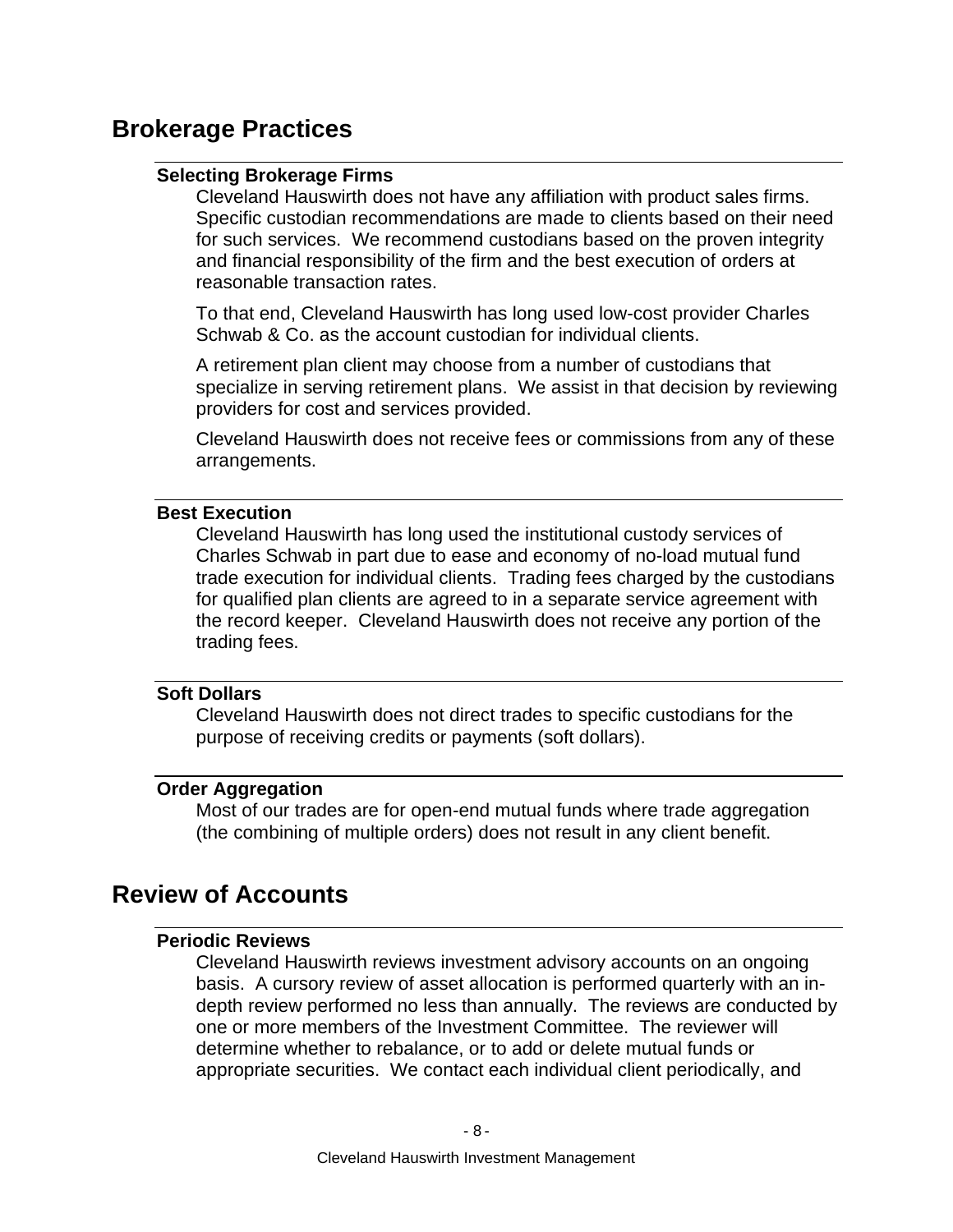meet annually, to review the portfolio and ask the client to review his or her financial situation and advise of any changes to their investment objective.

Retirement plan accounts and investment choices are reviewed on an ongoing basis and we meet with each plan sponsor no less than annually for an in-depth review of investment choices and services to plan participants.

#### <span id="page-13-0"></span>**Review Triggers**

Other conditions that may trigger a review are new investment information and changes in a client's own situation. Account reviews are also performed more frequently when market conditions dictate.

#### <span id="page-13-1"></span>**Regular Reports**

Individual clients receive (1) a quarterly portfolio appraisal, (2) a quarterly performance report including a consolidated report if there are multiple related accounts, (3) an annual in-depth review meeting, (4) custodial statements at least quarterly, and (5) a quarterly newsletter.

Retirement plan clients receive a quarterly newsletter from Cleveland Hauswirth suitable for distribution to plan participants. They receive other required statements and reports from the appropriate operational provider (custodian, record keeper, TPA).

# <span id="page-13-3"></span><span id="page-13-2"></span>**Client Referrals and Other Compensation**

#### **Incoming Referrals**

Cleveland Hauswirth has been fortunate to receive client referrals from current clients, attorneys, accountants, employees, professional acquaintances and other similar sources. The firm does not normally compensate referring parties for these referrals. However, Cleveland Hauswirth has a fee method, in the form of a one-time payment of a portion of the first year's management fee, it would execute in the event a referral source requested it.

#### <span id="page-13-4"></span>**Referrals Out**

Cleveland Hauswirth does not accept referral fees or any form of remuneration from other professionals when a prospect or client is referred to them.

# <span id="page-13-6"></span><span id="page-13-5"></span>**Custody**

#### **Account Statements**

All assets are held at a qualified custodian, which means the custodian provides account statements directly to you at your address of record at least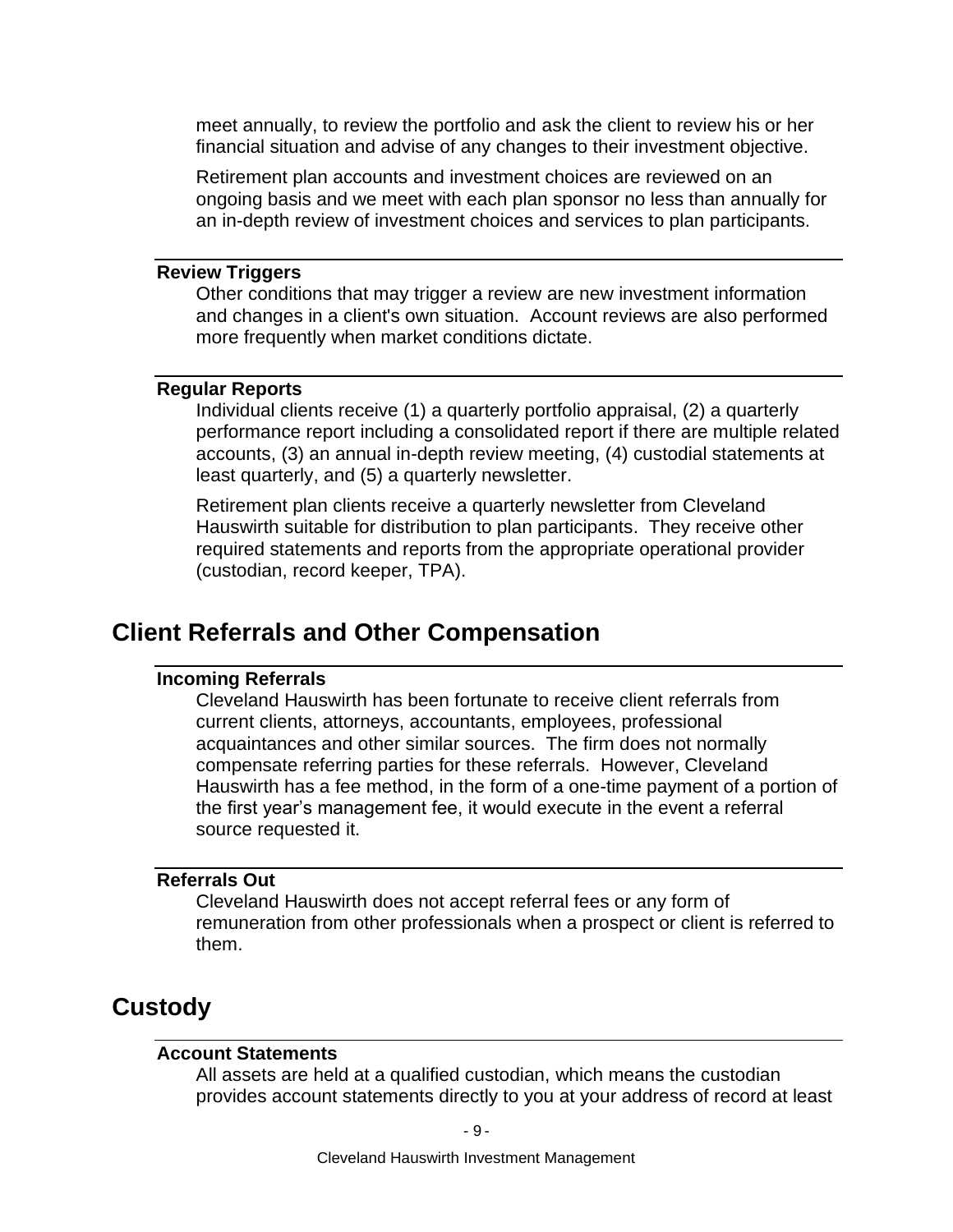quarterly. Under no circumstances will we act as custodian for account assets or take or have possession of account assets.

#### <span id="page-14-0"></span>**Performance Reports**

You are urged to compare the account statements received directly from the custodian to the performance report statements provided by Cleveland Hauswirth.

# <span id="page-14-2"></span><span id="page-14-1"></span>**Investment Discretion**

#### **Discretionary Authority for Trading**

Cleveland Hauswirth accepts discretionary authority to manage securities accounts on behalf of individual clients. We have the authority to determine, without obtaining specific client consent, the securities to be bought or sold, the amount of the securities to be bought or sold, and the broker or dealer to be used if that is applicable.

Discretionary trading authority facilitates placing trades in your accounts on your behalf so that we may promptly implement the investment policy that you have approved.

#### <span id="page-14-3"></span>**Limited Power of Attorney**

A limited power of attorney is a trading authorization for this purpose. You sign a limited power of attorney incorporated in the custodian's new account paperwork giving us trading authorization for your account. The custodian will not let anyone who does not have this authorization place trades for a client's account.

# <span id="page-14-5"></span><span id="page-14-4"></span>**Voting Client Securities**

#### **Proxy Votes**

Individual clients may choose whether to vote their own proxies or have us vote proxies for the securities which are among the assets we are managing. When voting proxies, we follow procedures established in our proxy voting policy. A copy of our policy is available upon request.

# <span id="page-14-7"></span><span id="page-14-6"></span>**Financial Information**

#### **Financial Condition**

Cleveland Hauswirth does not have any financial impairment that will preclude the firm from meeting contractual commitments to clients.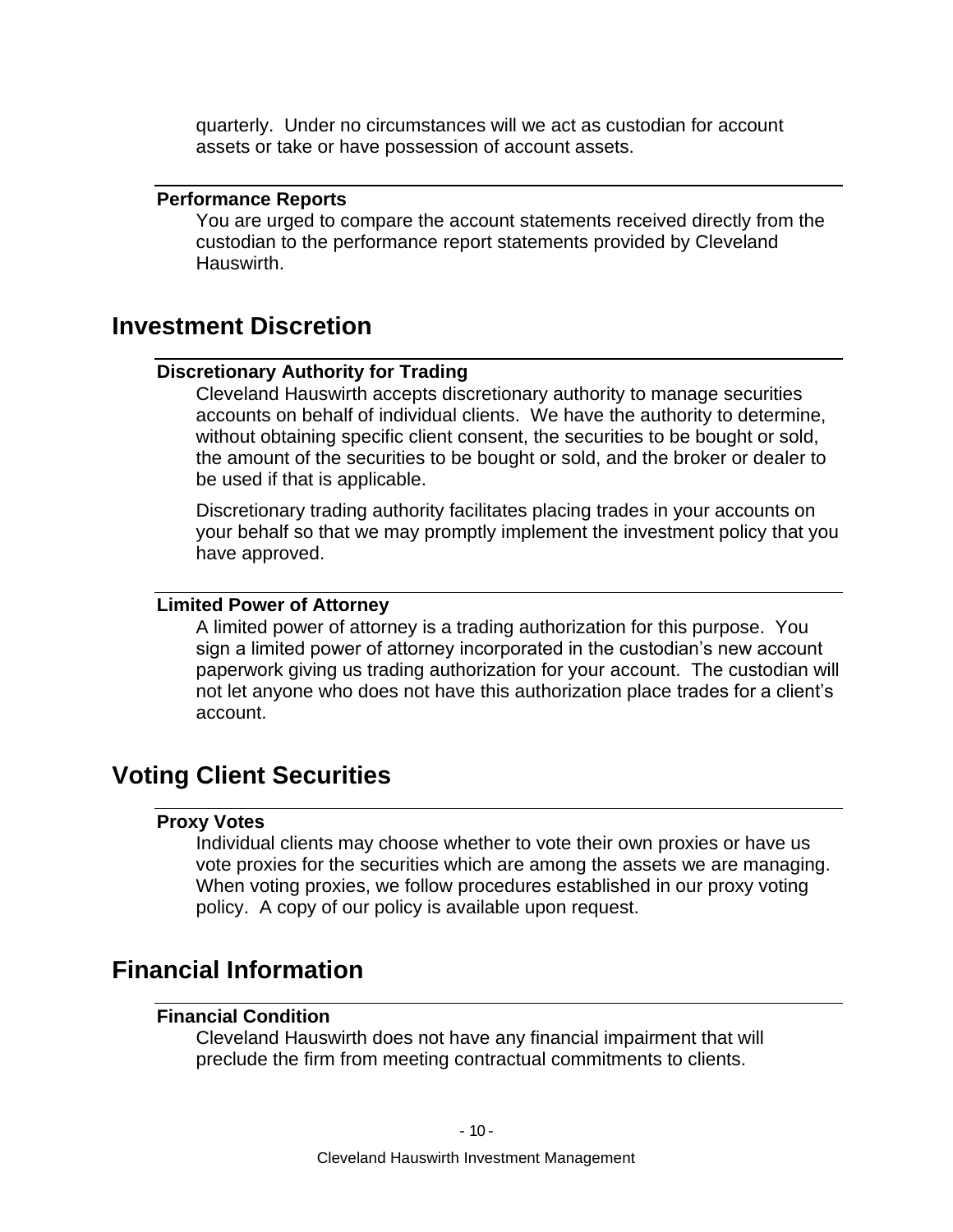A balance sheet is not required to be provided because we do not serve as a custodian for client funds or securities, and do not require prepayment of fees of more than \$1,200 per client, six months or more in advance.

# <span id="page-15-1"></span><span id="page-15-0"></span>**Business Continuity Plan**

#### **General**

Cleveland Hauswirth has a Business Continuity Plan in place that provides detailed steps to mitigate and recover from the loss of office space, communications, services or key people.

### <span id="page-15-2"></span>**Disasters**

The Business Continuity Plan covers natural disasters such as snow storms and flooding, as well as man-made disasters such as loss of electrical power or Internet access, and fire. Electronic files are backed up and archived offsite via a cloud-based service.

#### <span id="page-15-3"></span>**Alternate Offices**

Alternate offices are identified to support ongoing operations in the event the main office is unavailable. It is our intention to contact all clients within five days of a disaster that dictates moving our office to an alternate location.

# <span id="page-15-5"></span><span id="page-15-4"></span>**Information Security Program**

### **Information Security**

Cleveland Hauswirth and the custodian we recommend to you each maintain information security programs to reduce the risk that your personal and confidential information may be breached.

#### <span id="page-15-6"></span>**Privacy Notice**

Cleveland Hauswirth Investment Management is committed to maintaining the confidentiality, integrity and security of the personal information that is entrusted to us.

The categories of nonpublic information that we collect from you may include information about your personal finances, information about your health to the extent that it is needed for the financial planning process, information about transactions between you and other financial institutions. We use this information to help you meet your personal financial goals.

With your permission, we may disclose limited information to attorneys or accountants with whom you have established a relationship. You may opt out from our sharing information with these nonaffiliated third parties by notifying us at any time by telephone, mail, fax, email, or in person. With your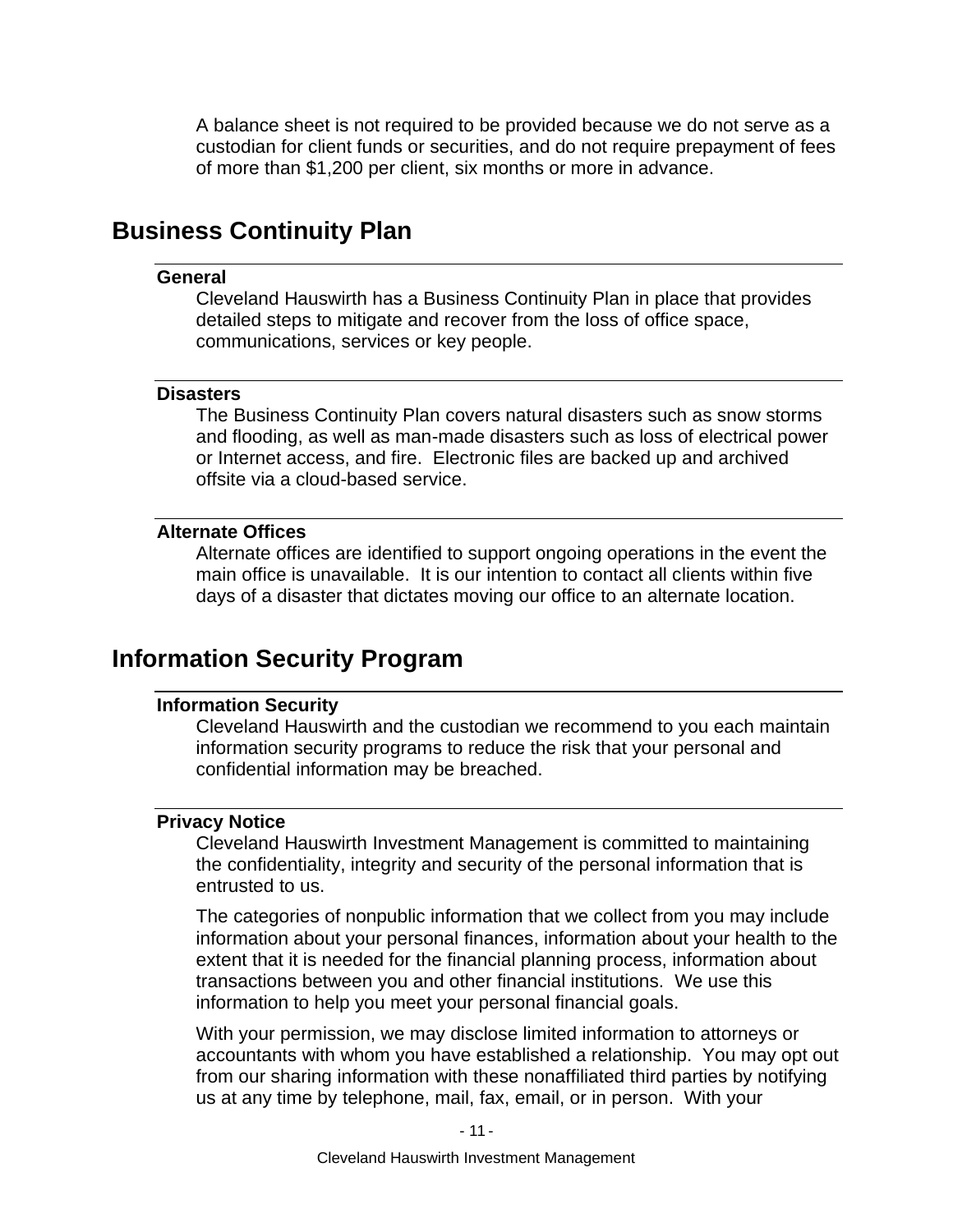permission, we share a limited amount of information about you with your brokerage/custodian firm in order to execute securities transactions on your behalf.

We maintain a secure office to ensure that your information is not placed at unreasonable risk. We employ a firewall barrier, secure data encryption techniques and authentication procedures in our computer environment.

We do not provide your personal information to mailing list vendors or solicitors. We require strict confidentiality in our agreements with unaffiliated third parties that require access to your personal information, including financial service companies, consultants, and auditors. Federal and state securities regulators may review our Company records and your personal records as permitted by law.

Personally identifiable information about you will be maintained while you are a client, and for the required period thereafter that records are to be maintained, as required by federal and state securities laws. After that time, information may be destroyed.

We will notify you if our privacy policy is expected to change. We are required by law to deliver this *Privacy Notice* to you annually, in writing.

# <span id="page-16-1"></span><span id="page-16-0"></span>**Brochure Supplement (Part 2B of Form ADV)**

#### **Education and Business Standards**

Cleveland Hauswirth requires those who provide investment advice to have a bachelor's degree from an accredited college or university, a minimum of ten years of investment experience or professional experience as we deem appropriate, and the FINRA Series 65 designation.

## <span id="page-16-2"></span>**Professional Certifications**

Employees have earned certifications and credentials that are required to be explained in further detail.

- FINRA Series 7: Completion of a study course and successful completion of the 6-hour examination qualifies a candidate for the solicitation, purchase, and/or sale of all securities products, including corporate securities, municipal securities, municipal fund securities, options, direct participation programs, investment company products (mutual funds), and variable contracts.
- FINRA Series 63: Uniform Securities Agent State Law Examination. The required study and examination covers the principles of state securities regulation reflected in the Uniform Securities Act.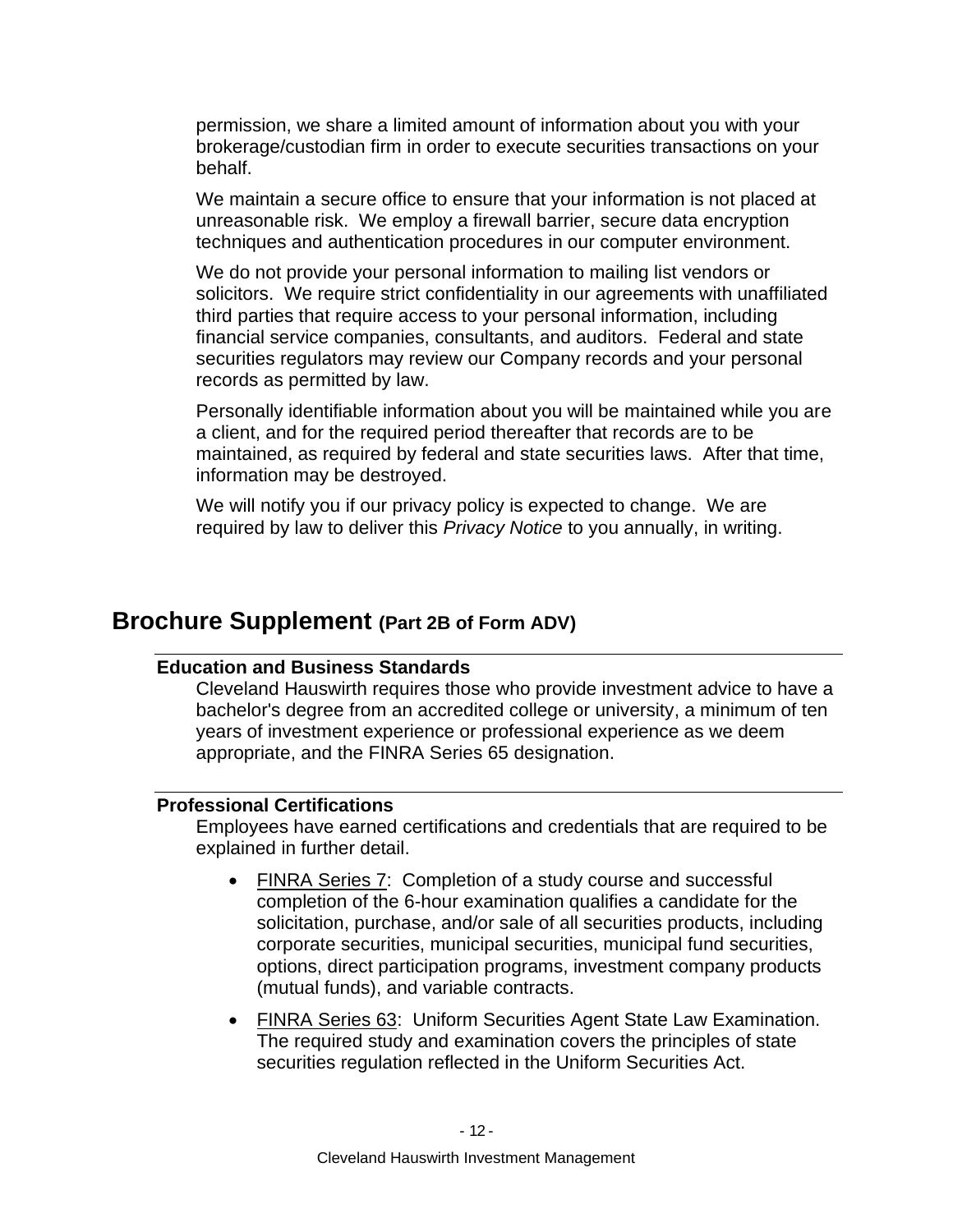- FINRA Series 65: Uniform Investment Adviser Law Examination. The required study and examination qualifies candidates as investment adviser representatives.
- FINRA Series 26: Investment Company Products/Variable Contracts Limited Principal. This examination qualifies an individual who will function as a principal to supervise the purchase and sale of redeemable securities of companies registered pursuant to the Investment Company Act of 1940; mutual funds, variable contracts and other insurance company products.
- QKA: Qualified 401k Administrator.
- CFP: Certified Financial Planner

Most of these certifications require ongoing completion of regularly scheduled continuing education sessions. We also attend educational conferences that are specifically aimed at our company's specialties.

### <span id="page-17-0"></span>**Nancy D. Cleveland**

Educational Background:

- Date of birth: 06-24-1955
- BA, cum laude, Butler University
- Series 7, 63, 65, 26

Business Experience:

• Ms. Cleveland served as Principal and Chief Operating Officer of Innovative Investment Advisory, Inc. (IIAI) from 2001 to 2004. She came directly from Maier Hauswirth Investment Advisors, LLC, where she joined at its inception in 1995 and served as VP – Investments until 2000. After Maier Hauswirth's acquisition by Wells Fargo Bank, she operated as regional Portfolio Manager for the Institutional Asset Management division until mid 2001. Her career in financial services began in 1977 at regional firm Robert W. Baird & Co. Inc. in brokerage operations. From 1986 to 1994 she provided investment management services for institutional accounts at GS2 Securities (initially called Investment Account Services Corp., subsidiary of Richard Schilffarth & Assoc.). Immediately prior to joining Maier Hauswirth in 1995, she was Manager for Kemper Clearing Corp.'s money market and VISA Card departments.

Disciplinary Information: None

Other Business Activities: None

Additional Compensation: None